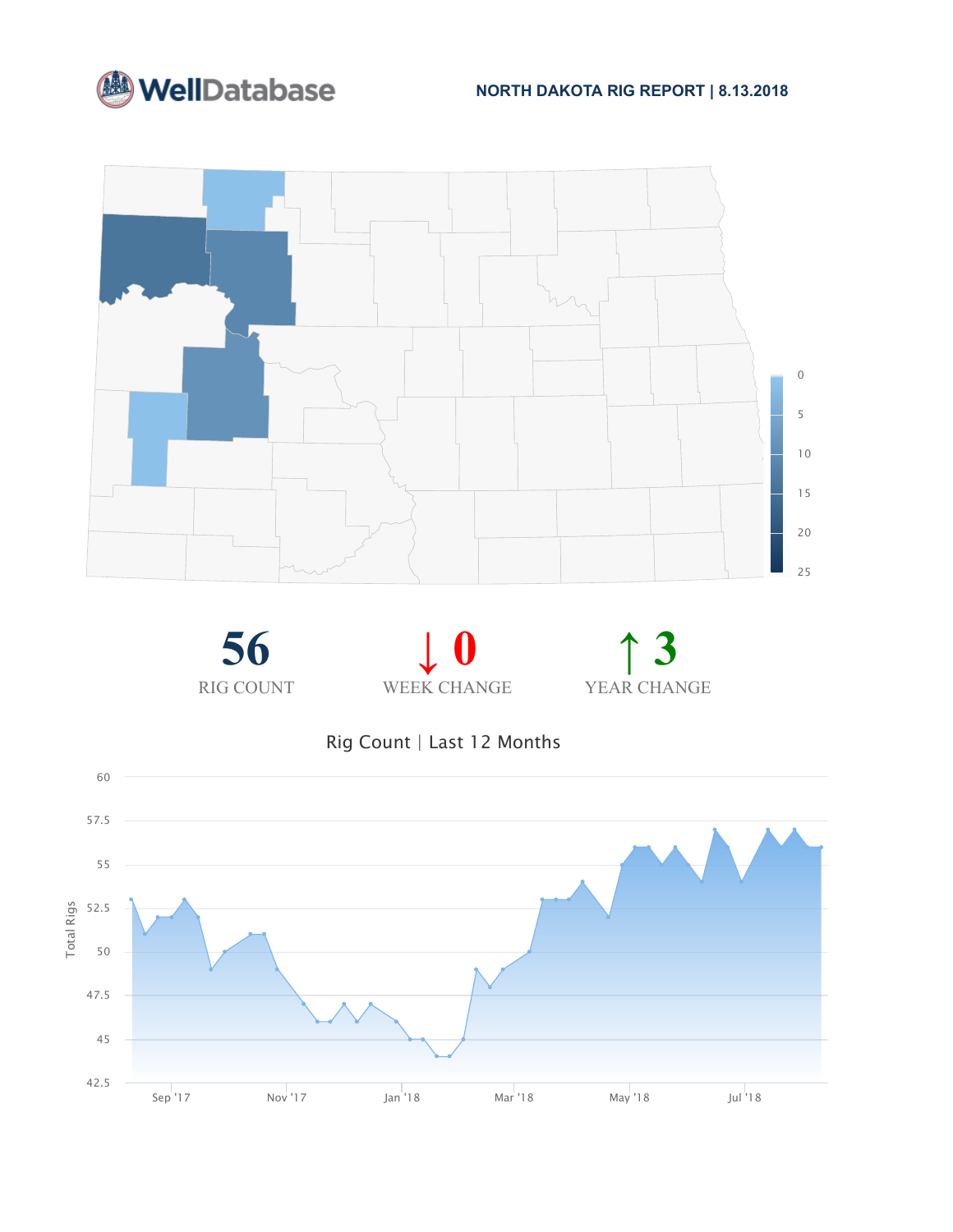



Rig Count | Top 10 Counties | Last 12 Months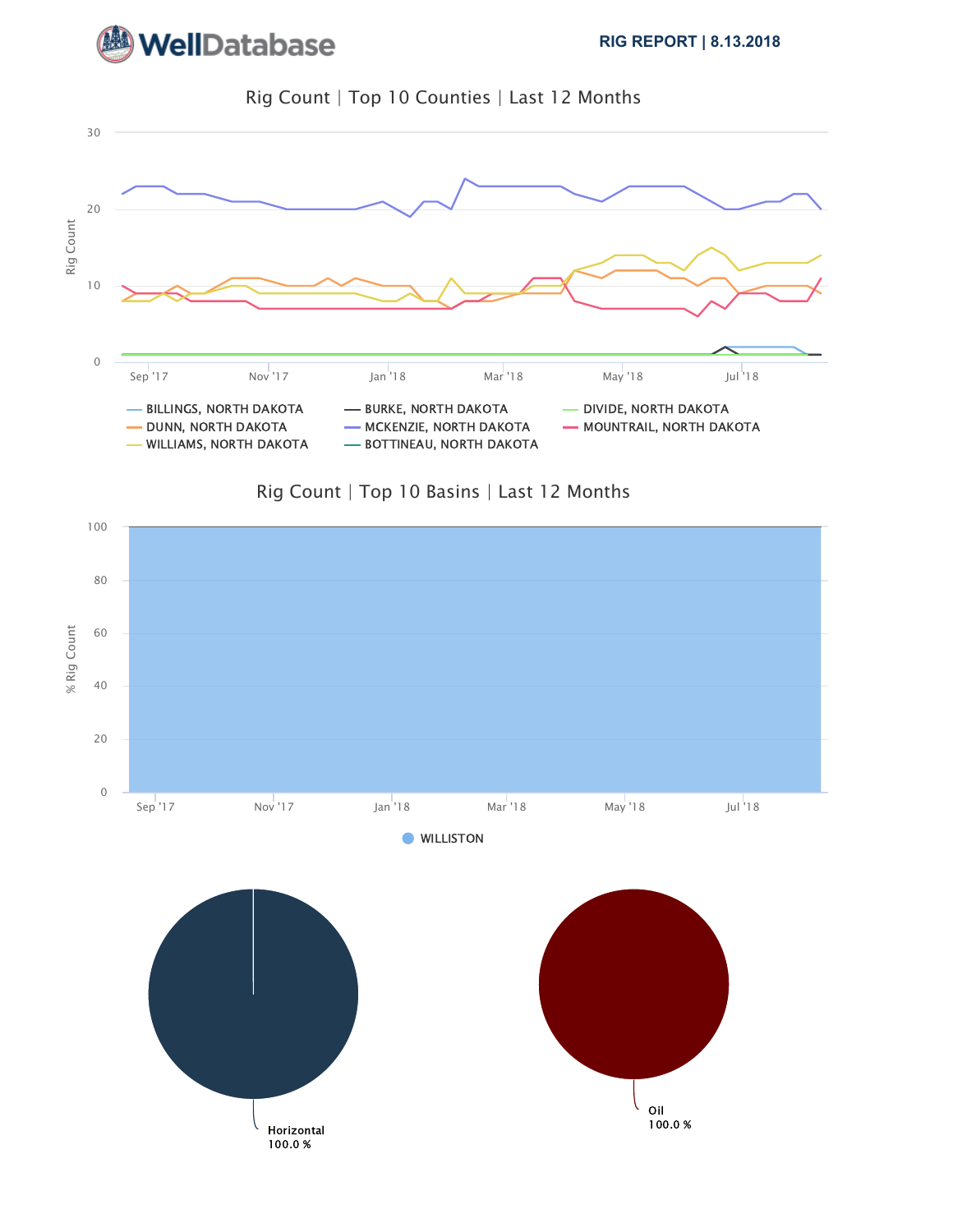

| <b>STATE</b>                      | <b>CURRENT</b> | $+/-$    | <b>PREVIOUS WEEK</b> | $+/-$ | <b>PREVIOUS YEAR</b> |
|-----------------------------------|----------------|----------|----------------------|-------|----------------------|
| DIVIDE COUNTY, NORTH DAKOTA       | 0              | -1       |                      |       |                      |
| BILLINGS COUNTY, NORTH DAKOTA     |                | $\Omega$ |                      |       | $\Omega$             |
| <b>BURKE COUNTY, NORTH DAKOTA</b> |                | $\Omega$ |                      |       |                      |
| DUNN COUNTY, NORTH DAKOTA         | 9              | -1       | 10                   | -1    | 10                   |
| MCKENZIE COUNTY, NORTH DAKOTA     | 20             | $-2$     | 22                   | $-1$  | 21                   |
| MOUNTRAIL COUNTY, NORTH DAKOTA    | 11             | 3        | 8                    | 4     |                      |
| WILLIAMS COUNTY, NORTH DAKOTA     | 14             |          | 13                   | 6     | 8                    |

| <b>WELL TYPE</b> | <b>CURRENT</b> | ۰, | <b>PREVIOUS WEEK</b> | <b>PREVIOUS YEAR</b> |
|------------------|----------------|----|----------------------|----------------------|
| Oil              | 56             |    | 56                   | 広く<br>vu             |

| <b>WELLBORE</b> | <b>CURRENT</b> | $+/-$ | <b>PREVIOUS WEEK</b> | $+/-$ | <b>PREVIOUS YEAR</b> |
|-----------------|----------------|-------|----------------------|-------|----------------------|
| Horizontal      | 56             |       | 56                   |       | 45                   |
| <b>Vertical</b> |                |       |                      |       |                      |